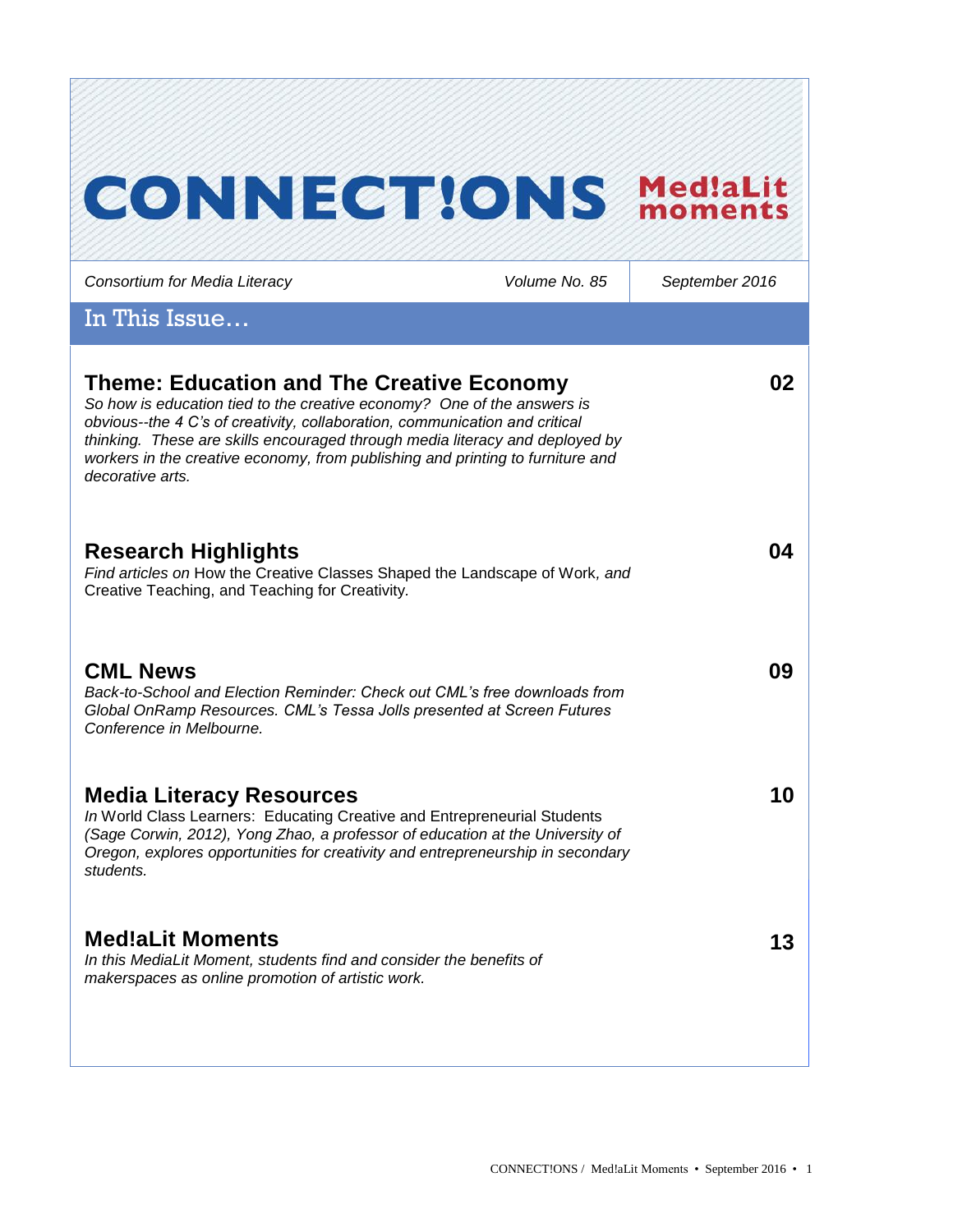# Theme: Education and The Creative Economy

Why would CML publish an issue on the creative economy? Because the economies of contemporary post-industrial societies are relying less on goods and services, and more on ideas and intellectual property. The ability to communicate and collaborate is the new way of doing business, and media literacy education provides a path to acquiring and applying these skills.

As Daniel Pink, author of *A Whole New Mind* argues, we are no longer living in an information age, but in the Conceptual Age. If we are to remain literate citizens, we need to understand that the Internet isn't just a fire hose of information and that the kind of knowledge packaged for us by Amazon is becoming less and less the currency on which we live. We're coming to rely on an economy in which knowledge is shared, synthesized, and transformed. While *Connections*  readers may be aware of these changes, not everyone is aware of the stakes. What happens when academic publications are becoming outdated almost as soon as they are published? It's the process skills of media literacy that keep us up to date. Media literate citizens understand that they, too, are being transformed by the conceptual economy. As Heraclitus famously said, "No man ever steps in the same river twice, for it is not the same river, and he is not the same man."

In the creative economy, collaboration—and even community—are increasingly becoming the norm. Dave Cormier, cofounder of Edtechtalk, writes, "Knowledge is a rhizome, a snapshot of interconnected ties in constant flux that is evaluated by its success in context. We need a move towards a practical, sustainable learning model that is less based on market-driven accreditation and more on the inevitable give and take that happens among people who engage in similar activities and share similar forms of literacy and worldviews" (Cormier, "Community as Curriculum", p. 514).

So how is media literacy education tied to the creative economy? One of the answers is obvious--the 4 C's of creativity, collaboration, communication and critical thinking. Creativity applies to many fields and endeavors – from science and technology to publishing, design and the arts, but in addition to this, learning must be as dynamic as the creative economy. If students are going to be working in fields where current knowledge evolves rapidly, ideas of learning and knowledge need to become more flexible, and should involve the "development and integration of several different sets of tools and approaches, appearing in diverse forms under separate settings, using all the multidimensional networking information technology tools," including the social web (Cormier, p.515).

Apprenticeship takes on new meaning in such contexts for learning. What was once thought of as 'vocational' learning becomes learning for the creative economy as well. Echoing John Dewey, MacArthur Foundation Trustee John Seely Brown asserts that students, rather than learning *about* something, should be inducted into a studio-based model that focuses on directly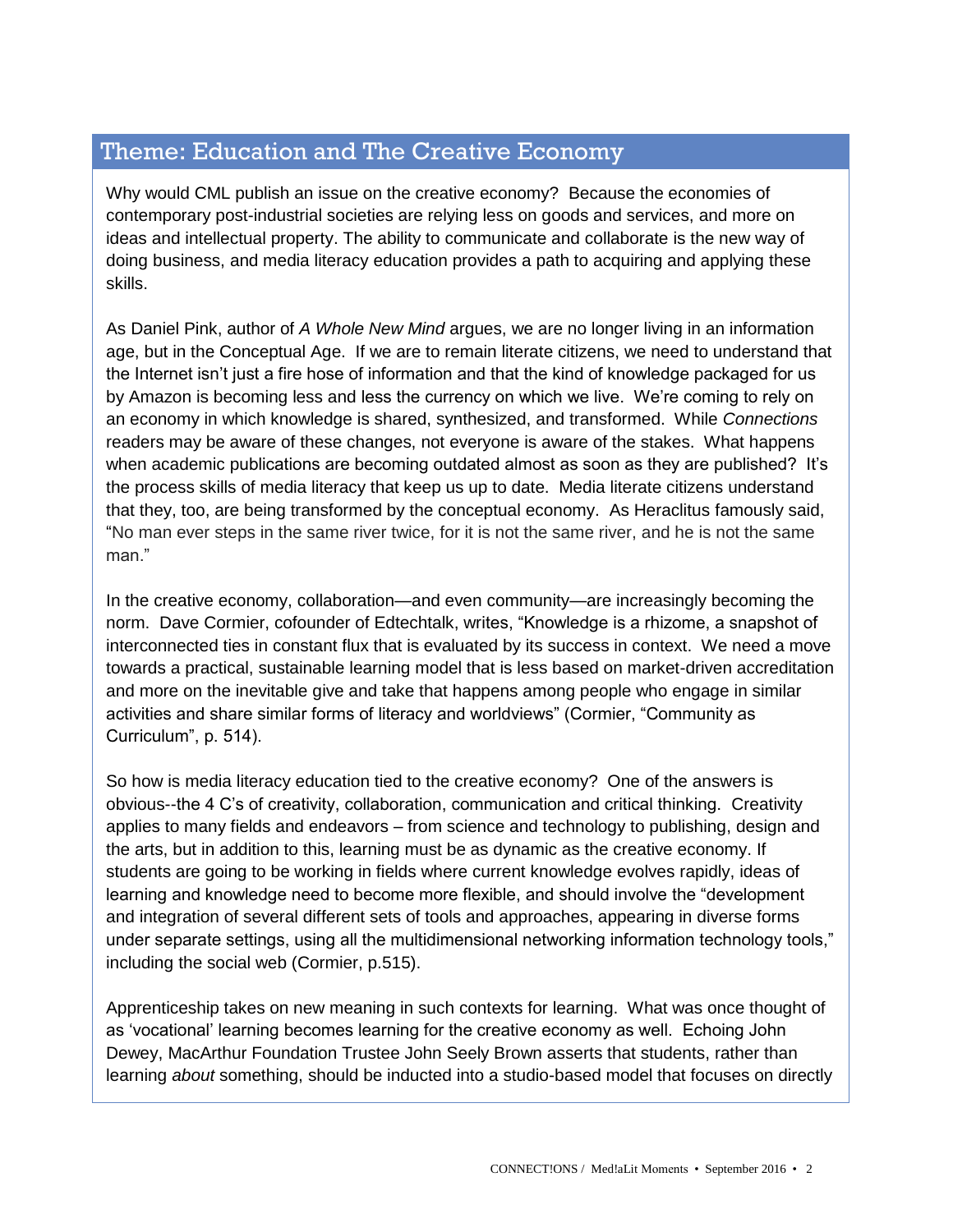acculturating students into sociocultural practices. In particular, Brown emphasizes multimedia literacy in the context of the many distributed learning communities found on the Web. Much as Open Source Software production has been catalyzed by open collaboration, Brown argues that education can be catalyzed by social learning communities. Where the industrial age relied on a *supply-push* mode of learning, social learning networks enable a *demand-pull* mode of learning that leverages learning through participation. The focus shifts from building up stocks of knowledge to enabling participation in flows of cultural production—that is, learning through experience (Araya, "Educational Policy in the Creative Economy," p. 20-21).

There are some connections which aren't so visible at first glance. For example: forwardthinking educators have been advancing the cause of relevant, authentic, customizable, just-intime information and learning. Something similar happens in creative regions. Demographer and urban geographer Richard Florida, author of *The Rise of the Creative Classes*, distills the indicators of regions with healthy creative economies with his mnemonic of the three T's: talent, tolerance and technology (usually associated with innovation). What attracts the creative classes to certain cities, according to Florida? Night life, parks, walkable pathways in the city, a healthy street life with plenty of diversity, and entertainment and shopping venues that convey authenticity. Florida's argument is certainly debatable, but the connections with developing models of education are a little uncanny: authentic instruction and authentic interactions in commerce; choice, serendipity and variety in instruction; a diverse street scene and many literal opportunities to get off the beaten path.

In this issue of *Connections*, we spend some time with Richard Florida's pathbreaking book *The Rise of the Creative Classes*, and show how workers in the creative industries have shaped the nature of work for many in the U.S. In our second research article, we offer a short introduction to teaching for creativity in the K-12 classroom, followed by an article with two particularly vivid and well-conceived examples. And in our Resources section, we offer highlights from Yong Zhao's *World Class Learners: Educating Creative and Entrepreneurial Students*. Zhao is one of the authors for the book *Never Send a Human to Do a Machine's Job: Correcting the Top 5 EdTech Mistakes,* that we led with for our issue on "A Day in the Life of Media Literacy Educator." Our MediaLit Moment offers students a look at makerspaces.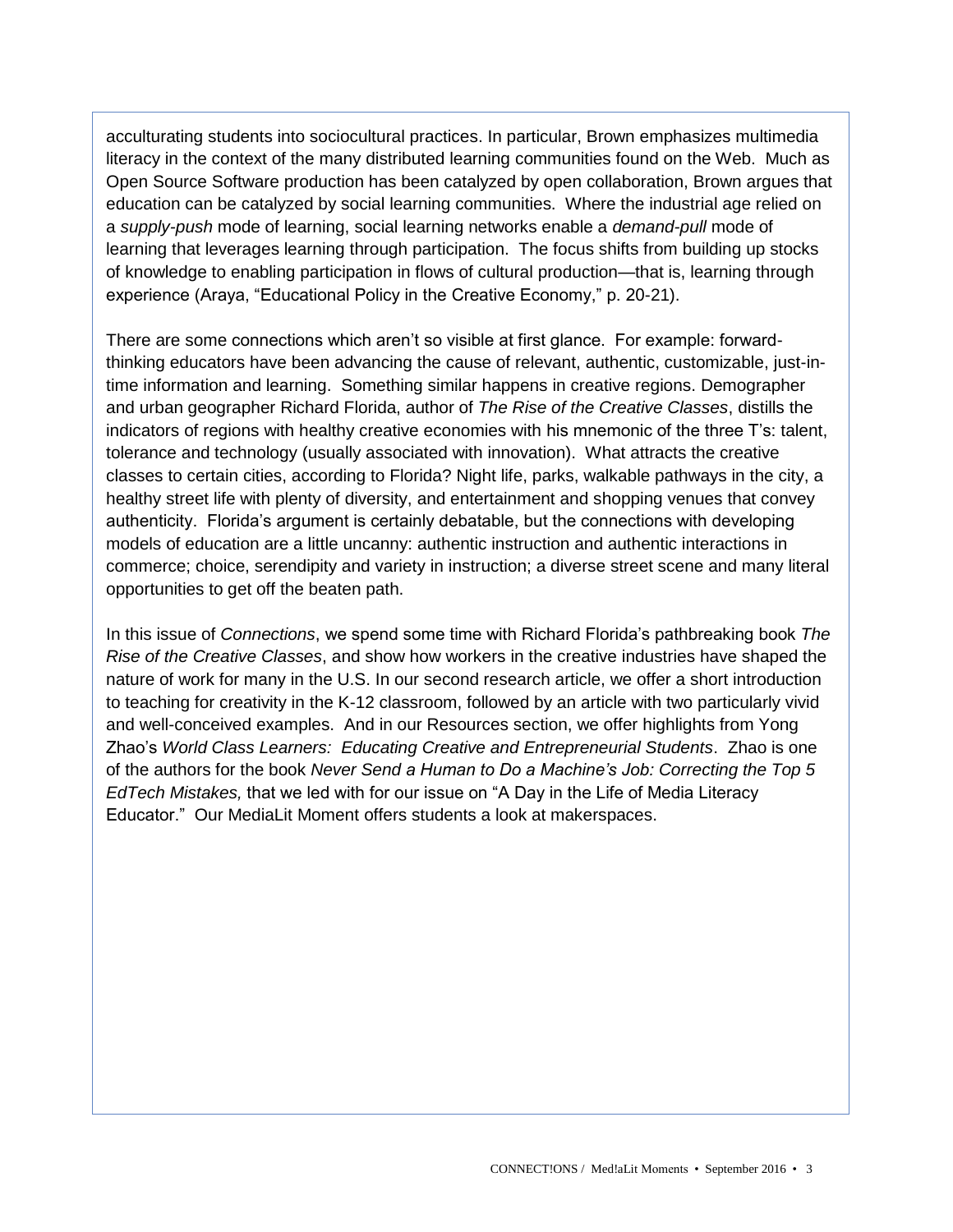# Research Highlights

#### **How the Creative Classes Shaped the Landscape of Work**

In the late 1990s, Richard Florida, author of *The Rise of the Creative Classes*, served on the board of Team Pennsylvania, an economic development advisory group convened by governor Tom Ridge. At one of the meetings, the state secretary of labor and industry "banged his fist on the table in frustration when the topic turned to the shortage of welders and machine-tool operators." Why? "We're turning out too many hair-dressers and cosmetologists, and not enough skilled factory workers. What's going on??!"(65). The problem had already spread beyond the borders of Pennsylvania. Acute shortages of skilled factory workers were already common across the U.S. But why the shortage of workers when these jobs offered such good wages and benefits?

Florida, who was teaching public policy courses at Carnegie Mellon University at the time, decided to conduct an informal survey of his students. He asked, if you had just two career choices open to you, where would you work—in a machine shop, with high pay and a job for life, or in a hair salon, with less pay and where you were subject to the whims of the economy? According to Florida, virtually every student chose the hair salon, and largely for the same reasons. Even though the pay at a salon was not as good, they saw the work as more stimulating and more flexible. They could meet clients and be left alone with them, instead of working to meet a quota. They would get to work with interesting people, and would always be learning new things and the latest styles. They could add their own touches and make creative decisions, because every customer would be a new challenge, and they would be the one in charge. When they did good work, they would see the results right away; people look good, and they're happy. And if a stylist was really talented, he or she could start their own salon. "In almost every case, the content of the job and the nature of the work environment mattered much more than the compensation" (p. 66).

Around the same time, economist Todd Gabe mapped the twenty most creative industries in the United States based upon the share of workers in high-creativity jobs. He came to a surprising conclusion. What was the single most creative occupation of all, more so than artist, computer scientist, designer, and scores of others? Work in beauty salons, where nearly eight in ten jobs—for hairdressers, stylists, and cosmetologists—required high levels of creativity. The creativity "index" for other creative occupations? 76 percent for specialized designers, 60 percent for computer system designers, and 58 percent for independent artists (p. 67).

With the rest of his chapter "The Machine Shop and the Hair Salon," (pps. 65-99, 2010 edition), Florida sketches a general profile of the creative employee with a variety of surveys, interviews and studies. While creative workers ranked base pay relatively highly as a motivating factor, the challenge of their jobs and their ability to take on responsibility were ranked much more highly. As one interviewee reflected, "For me and for an increasing number of people of my generation, you have to show the impact of your work in the commercial market. You have to show that your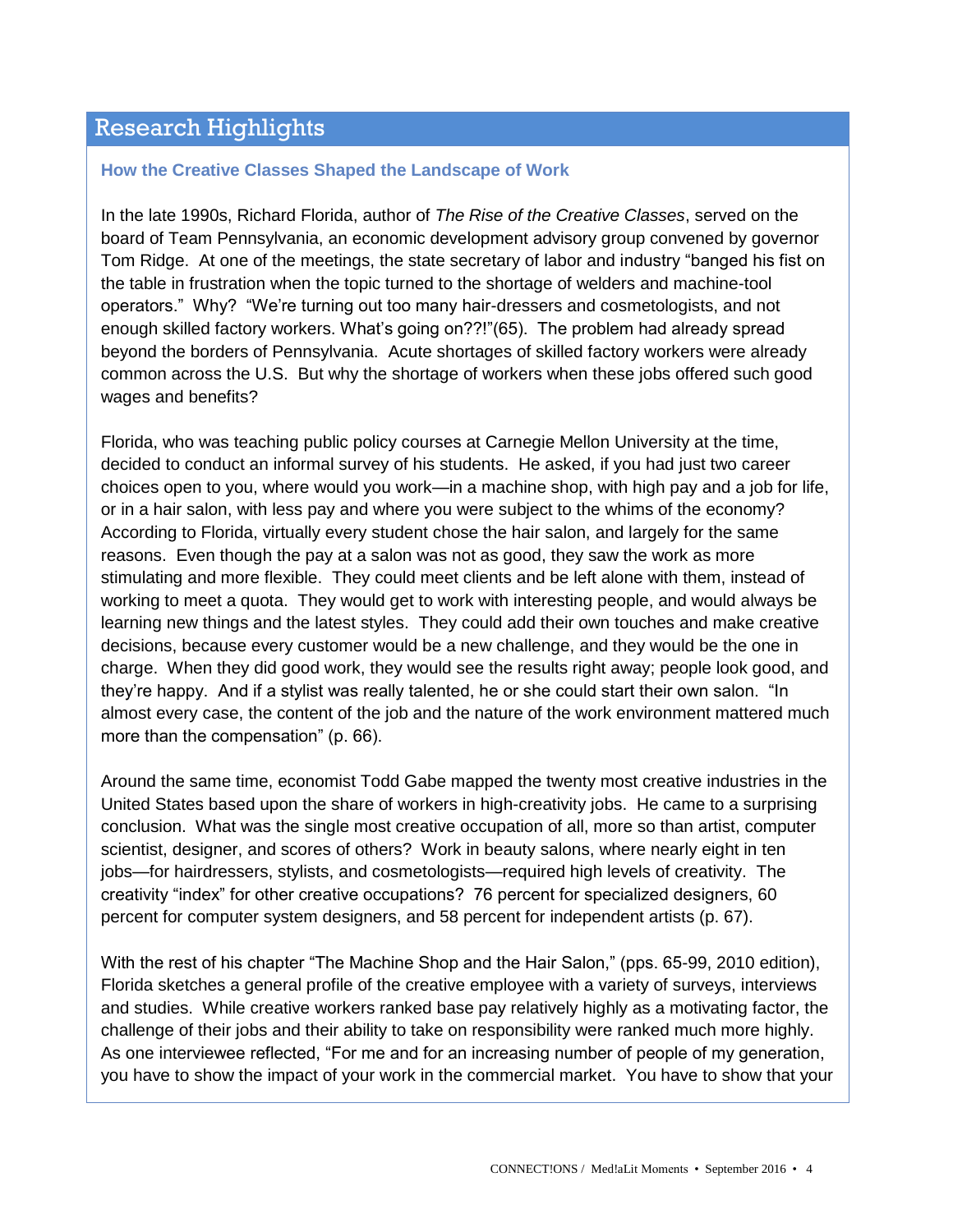technology can make a real difference in the market and in people's lives" (p. 72). In many cases, the desire to take on challenge and responsibility were closely followed by the desire for flexibility and job stability.

Flexibility often involved employer recognition of employee interests. In an ethnographic study of high-tech design firms in Chicago, one employee told sociologist Richard Lloyd, "The place where I'd want to work would support my creative endeavors and the kinds of creative things that I did on the side, and would recognize the fact that if I was continually building my skills with my own stuff, it would also benefit the company" (p.73). For some, peer recognition was a strong motivating factor, especially for thinkers and scientists. Other key aspects of flexibility for creative employees included having input into the design of their workspaces, as well as input into their organizational roles.

Finally, while some geographers have argued that globalization and technology are making community and location irrelevant, Florida's work on creative economy occupations shows that creative workers are indeed concerned with place. "Virtually all of the creative workers I talked to when I was first writing this book, those I have interviewed since, and my empirical studies underline the fact that location and community are more important than ever. My interview subjects continually recounted their desire and *need* to live in places that offer stimulating, creative environments" (p.75).

So why focus on the personal drives of creative economy workers? Florida writes, "Most creative workers are already on the upper rungs of the ladder of Abraham Maslow's classic hierarchy of needs, in which physiological and social needs have largely been met and intrinsic rewards, such as a sense of accomplishment, are sought. Having satisfied their basic needs for safety and security, they can and do move laterally, trying out first one form of esteem and selfactualization and then another" (p.81). If these are the needs of men and women already in the creative workforce, should we not plan accordingly for students who are about to enter it?

#### **Creative Teaching, and Teaching for Creativity**

So what kind of teaching is needed to prepare students for participation in the creative economy? Polish creativity researchers Magdalena Grohman and Krzysztof Szmidt (2013) observe that there is growing recognition among creativity researchers and educators that in order to enhance creativity in students and teachers, the emphasis should be on shaping *creative attitude*. To a certain extent, lines must be drawn between teaching creatively, as opposed to teaching for creativity in students. According to Bob Jeffrey and Anna Craft (2004), teaching creatively means applying imaginative approaches to make learning more interesting and effective, whereas teaching for creativity focuses on teaching attitudes towards creativity, and teaching students to develop creative thinking skills and behavior. Teaching for creativity focuses on encouraging young people to believe in their creative identity and creative abilities, and on fostering creativity by curiosity and 'learner inclusive' pedagogy, where the learner is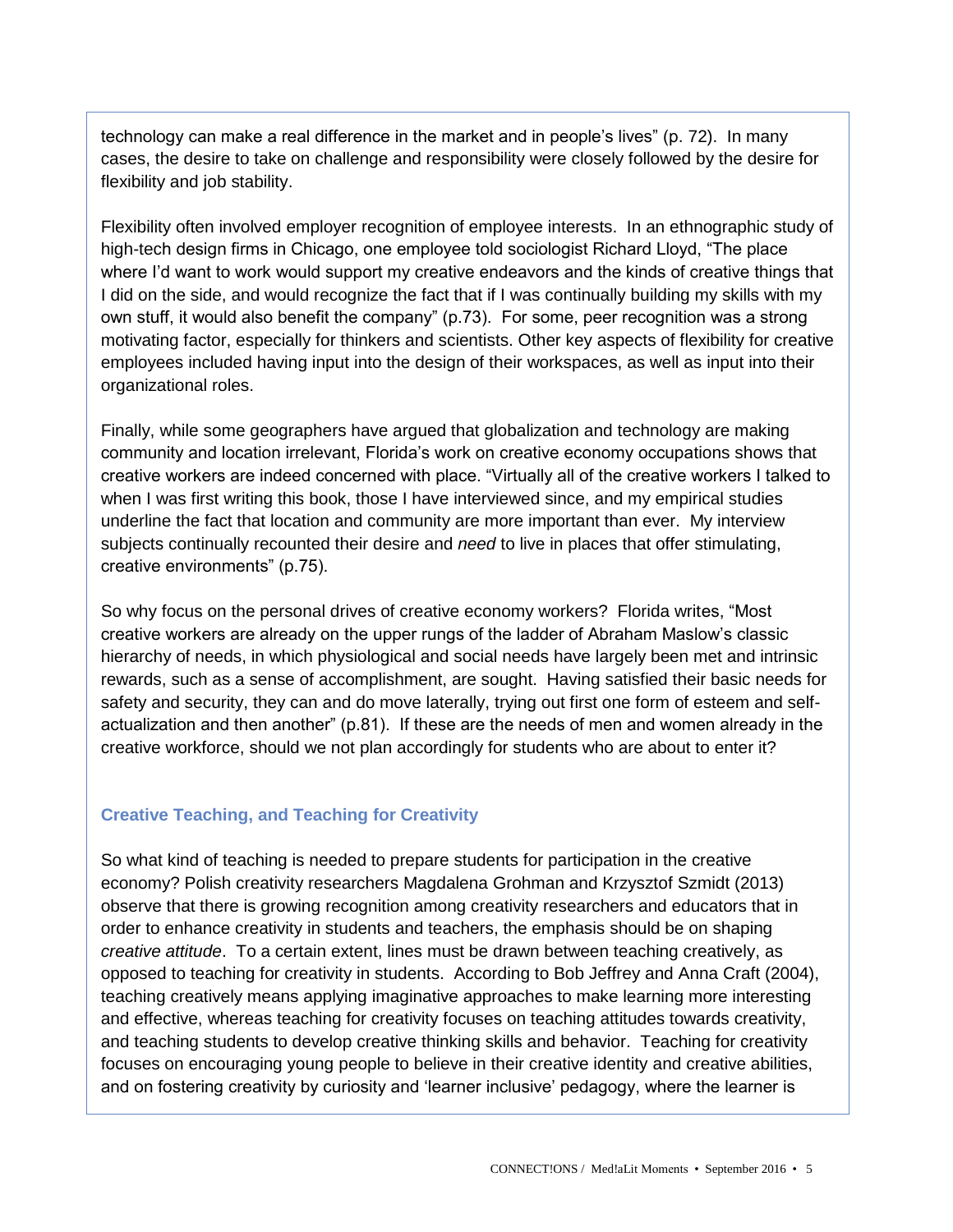encouraged to identify and explore knowledge. It's worth noting that development of identity as learners and creators, and exploration of knowledge are all aspects of the **[Empowerment Spiral](http://www.medialit.org/reading-room/empowerment-spiral)** for media literacy as well.

The most agreed upon definition of creativity includes the characteristics of a creative person, creative process, creative place, and creative product. Plucker et al. (2004) propose that "Creativity is the interaction among aptitude, process, and environment by which an individual or group produces a perceptible product that is both novel and useful as defined within a social context" (90). Creative attitude itself connotes a set of dynamic characteristics, such as openness, tolerance for ambiguity, flexibility in thinking, perseverance, motivation, need for selfexpression, as well as abilities pertaining to creative process that can be shaped by experience, learning and training.

Through action research, Szmidt and his colleagues developed a Creativity Lessons Program, a systematic and usually yearlong effort to teach how to think, feel and act creatively. Each lesson includes goals related to creative cognition, motivation and affect, and behavior. The tasks that students tackle are typically ill-defined, authentic problems related to students' experiences at school, home, and their communities.

Perhaps the most interesting aspect of the Creativity Lessons are the rules for fostering creativity in the classroom. These include the rule of humor and play; the rule of emphasizing creative process over creative product; the rule of removing/preventing barriers to creativity; the rule of intrinsic motivation, with emphasis on suspending grading and encouraging students to evaluate their progress on their own; the rule of facilitation, in which the teacher facilitates the learning process through empathy, authenticity, openness, assertiveness and acceptance of who students are. Szmidt also suggests the rule of the contract—the ultimate regulator of the relationship between the students and the teacher—which allows students to decide how they will go about the problems and tasks, and how they will regulate interactions and communications between one another.

## **Snapshots of Teaching for Creativity**

In this article we present two snapshots of teaching for creativity culled from the academic literature. In "Teaching for Creativity: from Sage to Guide to Meddler," (2009), Erica McWilliam sketches out pedagogical stances for teachers that are different from what one might expect. The Sage—the keeper of all knowledge, remains much the same. But the Guide on the Side? "The difficulty with 'guiding or 'facilitating' is that it can become, at worst, an excuse for passivity on the part of the teacher after tasks have been allocated" (p.287) With Shakespeare's *Macbeth* in mind, McWilliam writes, "A Meddler-in-the-Middle likes the possibilities Shakespeare opens up for rigorous thinking (as a Sage may well do), but also shares the Guide's concerns about possible disengagement. Meddlers are clear about the importance of 'low threat, high challenge' pedagogy, and will pursue this end in ways that make active student engagement the norm in their classrooms" (p.289).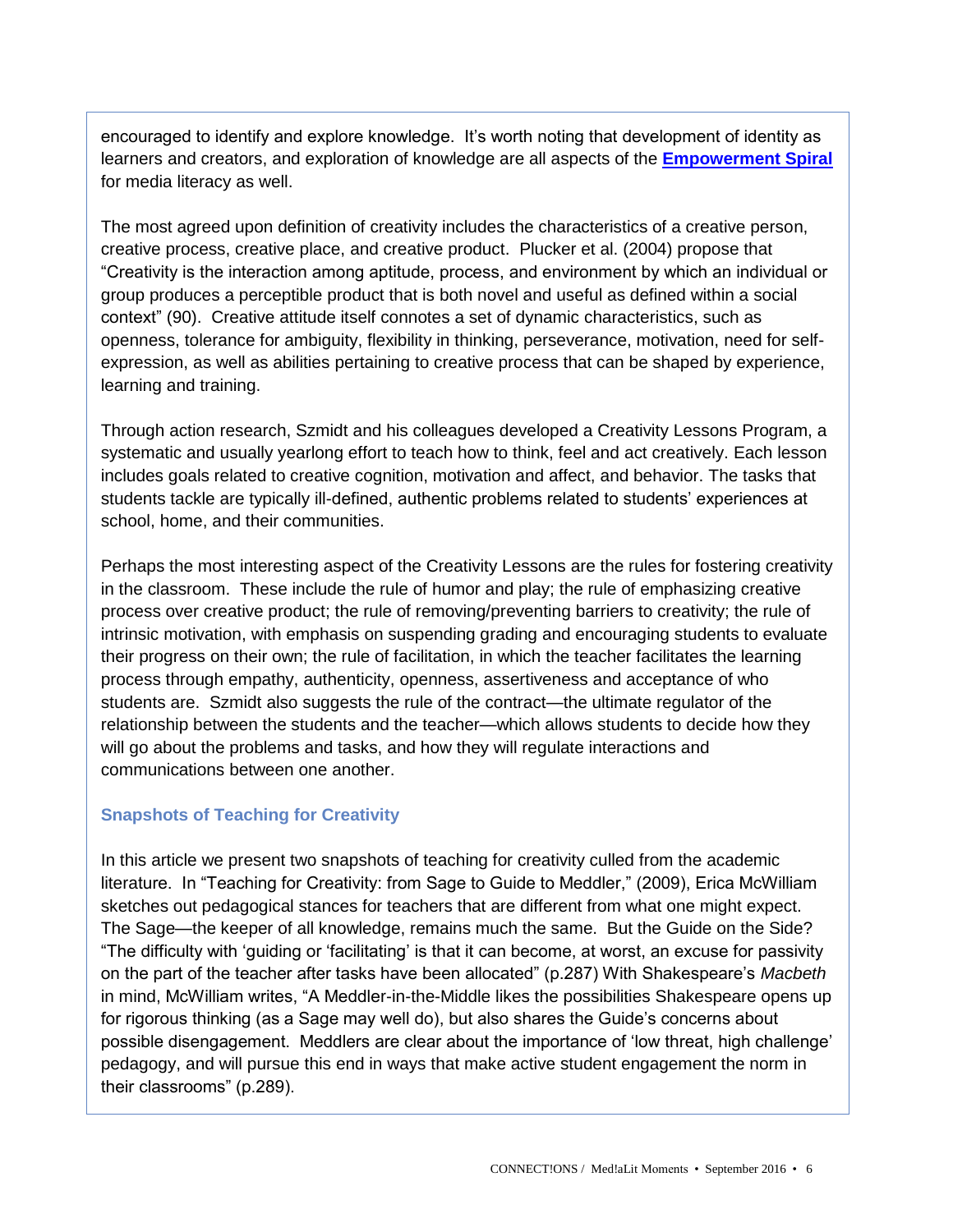McWilliam highlights a "Meddler in the Middle" approach to *Macbeth* in which students "are required to be actively processing information, co-theorizing, and solving puzzles, rather than being passive recipients of information, either from a teacher, or from a film"(289). The anonymous Meddling instructor for this unit reminisces: I began with nothing in their hands or mine—no books, no pens, no notes, no Shakespeare. 'OK,' I said, 'A king has been murdered. You are the detectives, and you have to solve the murder. That means you have to come up with the means, the motive, and the opportunity. You can interview anyone who was at the castle. . . Of course, the ones you can interview might tell you lies, but you are detectives, and your job is to see through all that". . .I gave them a list of names of who they would interview, and I went into whichever role they asked for" (ibid).

"After that we moved on to riddles. If Macbeth will never lose his crown until the woods move to the castle, what does this mean? If no man born of women shall harm Macbeth, then how might he die? Once they'd cracked the murder and the riddles, they had the play." In this case the clues and riddles created an entry point for these students to engage fully in the play: The process was reminiscent of Mihaly Csikszentmihalyi's concept of flow, in which learners become fully engaged with the task at hand. And, in fact, the flow state may feel more like play than anything else. "After this, none of the boys appeared to struggle in any really negative way with Shakespearean prose—they enjoyed it all thoroughly. They were proud of themselves for learning so much about something they assumed was 'way above' them" (ibid).

Ronald Beghetto's essay "Expect the Unexpected: Teaching for Creativity in the Micromoments," demonstrates how to hone responses to students in discussion in order to stimulate creativity. In most classrooms, discussions follow an IRE algorithm. Teachers *Initiate* discussion, students provide a *Response* that they believe the teacher expects to hear, and the teacher *Evaluates* whether student responses actually meet expectations. When teachers encounter unexpected responses, their internal dialogue is likely to be something like this: "*Am I willing to embrace curricular uncertainty and explore this unexpected idea? Or should I redirect the class back to the safety of the known, pre-planned lesson?"* (p.135).

Scholarship published as early as 1977 indicates that teachers sometimes consider alternative courses of action, but typically choose not to explore them. Findings from subsequent research indicates that most teachers choose to gently dismiss or redirect the class back to the planned lesson. Some teachers might respond, "That's a creative way to think about it. . ."and in the same breath bring the discussion back on the expected curricular path. Beghetto reflects, "This is not to say that soft dismissals are never warranted. Rather, soft dismissals become problematic when they occur with regularity" (p.136).

To be kind to teachers, it's often difficult for them to assess the relevance or meaningfulness of unexpected ideas in real time. But, as Beghetto writes, "When teachers realize that creativity is the combination of novelty and task appropriateness, they can come to realize that when unexpected ideas manifest during class discussions, supporting creativity doesn't mean 'anything goes' but rather that teachers should briefly explore the idea and assess whether the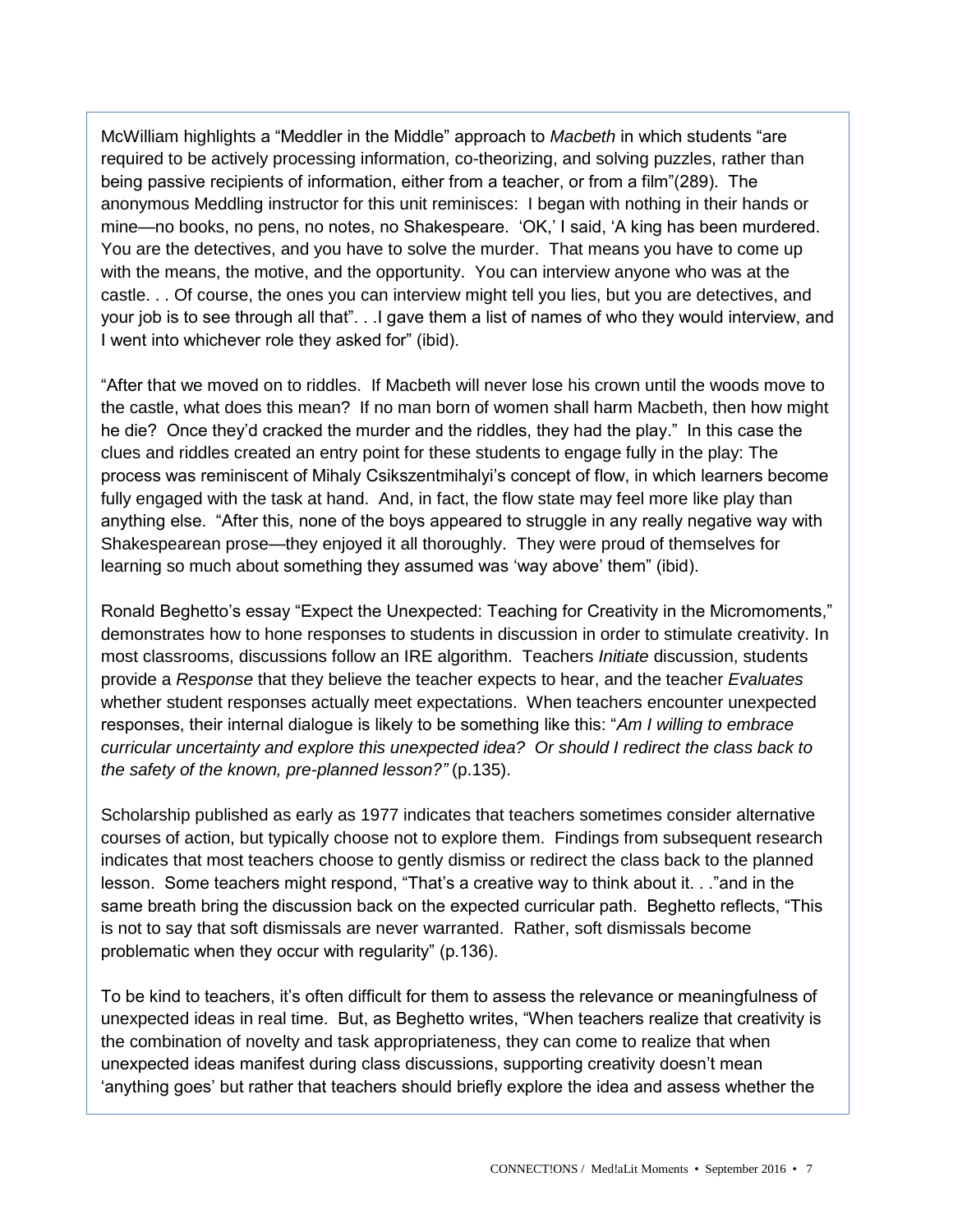novel idea meaningfully fits or contributes to the discussion at hand. *This is a slight adjustment to what many teachers already do"* (p. 137, emphasis added).

In addition, Beghetto introduces a strategy called "Exploratory Talk." Several studies have validated Exploratory Talk strategies, and Beghetto notes that it can improve academic learning as well as creative reasoning (p.138). According to Beghetto, "Exploratory Talk is an instructional strategy that has the goal of helping teachers engage their students in the exploration and challenging of ideas while at the same time adhering to a set of social ground rules. These include a) students will be asked to make their reasoning explicit, and b) challenges and alternative perspectives will be encouraged and expected"(p.138-139). And, according to Beghetto, a key indicator that students have adopted an exploratory orientation is that they "are able to change their minds in response to good arguments" (p.139). It's worth noting that changing one's mind with the receipt of new evidence is a hallmark of cognitive flexibility.

Here's a transcript of a discussion from an elementary school math lesson which exemplifies the use of this strategy:

**Teacher:** [Writes 87 + 24 on chalkboard, waits 20 seconds, and then calls on a student] Celici? **Celici:** Hundred and one **Multiple Students:** *[loudly]* Disagree! Disagree! **Teacher:** Brian, what did you get? **Brian:** Hundred and ten. **Multiple Students:** *[loudly]* Disagree! Disagree! Disagree! **Teacher:** Jaycee? **Jaycee:** Hundred and eleven. **Multiple Students:** *[loudly]* Agree! Agree! **Teacher:** Okay. Who wants to explain how to get the answer? Alright, Jacyee? **Jaycee:** I know that eighty and twenty is one hundred. And then I knew that six and four was Ten. So took the seven and four and that made eleven. . .hundred and eleven. **Multiple Students:** Agree. That's how I did it. **Brian:** I disagree with myself. **Teacher:** You disagree with yourself? Which do you think it is now, Brian? **Brian:** Hundred eleven. **Teacher:** Okay. Celici. What about you? Do you still think it's. . . **Celici:** Hundred and eleven. **Teacher:** Okay. Let's go on to another. (p.139).

This strategy for encouraging students to challenge a text, to listen to each other and to learn from one another – as well as to themselves – is media literacy in action, and the Creative Economy depends upon such habits of mind.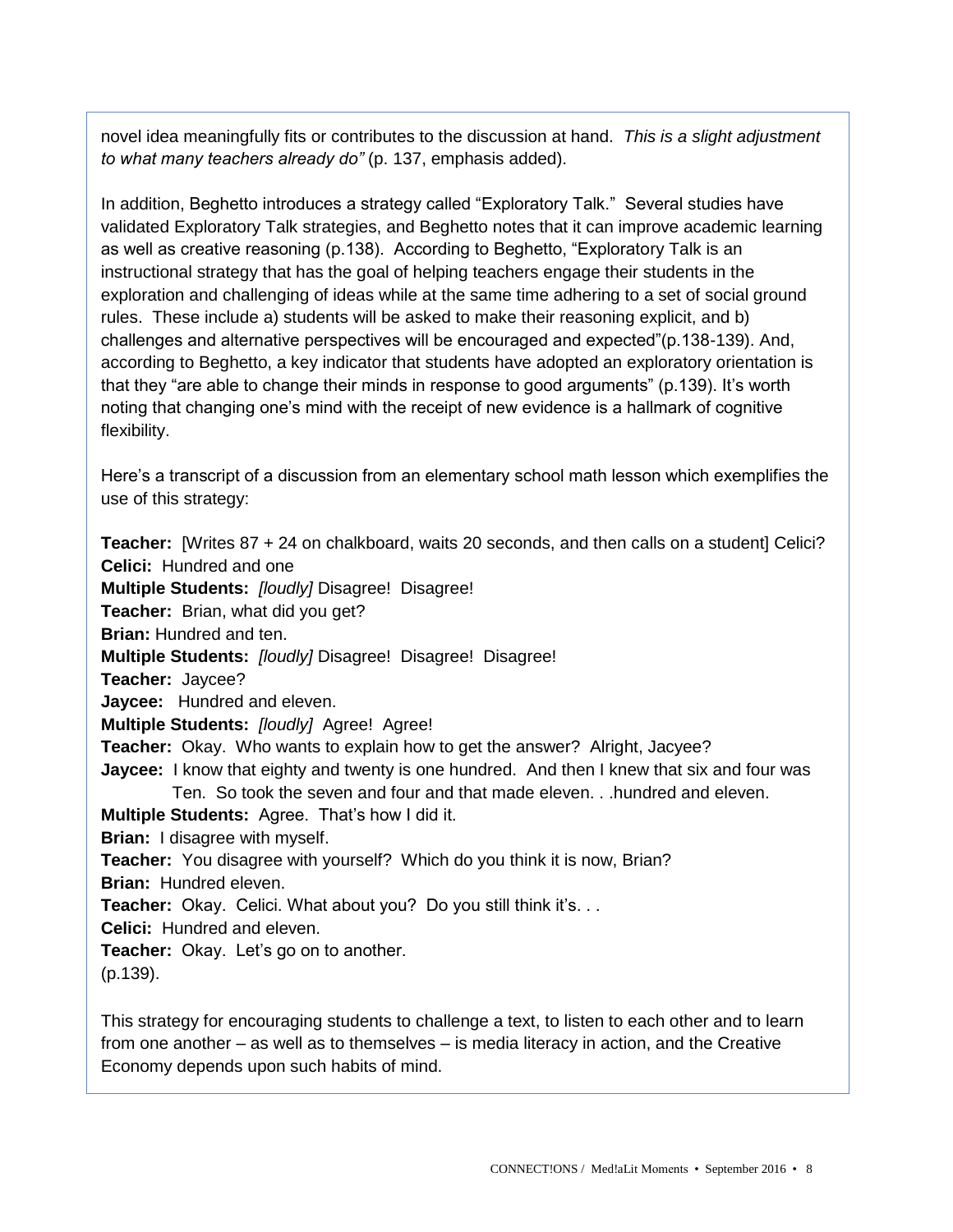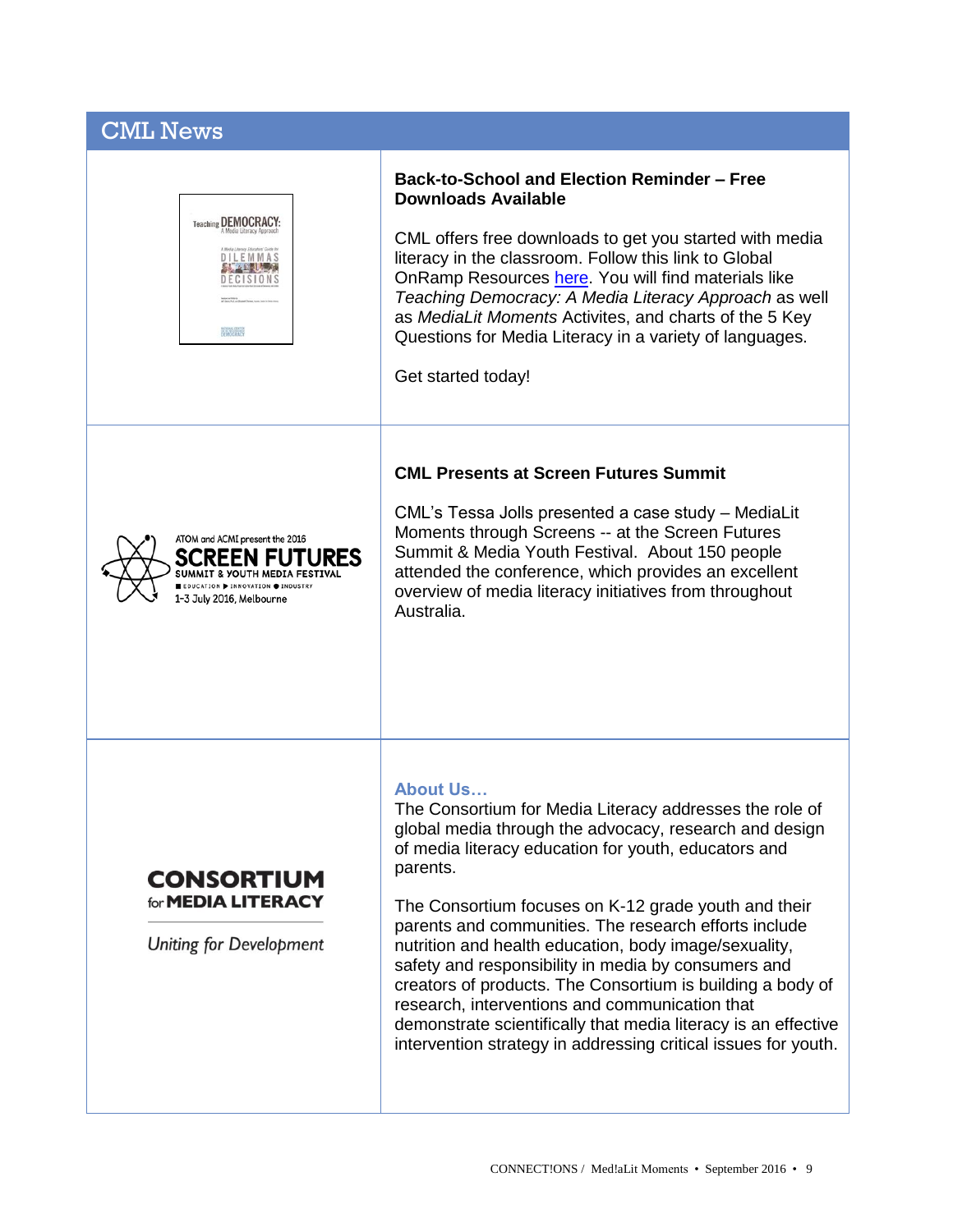# Resources for Media Literacy

#### **Yong Zhao's** *World Class Learners*

In *World Class Learners: Educating Creative and Entrepreneurial Students (Sage Corwin,* 2012), Yong Zhao, a professor of education at the University of Oregon, explores opportunities for creativity and entrepreneurship in secondary students. Perhaps what is most noteworthy about the first half of the book is that it offers little in the way of a plan for promoting these skills in the classroom. Instead, he starts with a number of comparisons between American and Chinese school systems that lead to his central argument about education.

In 2009, students from Shanghai received the highest scores ever recorded for the PISA math test. President Obama declared it a "Sputnik moment for the U.S. to catch up" (p. 120). Zhao pairs this news with a chart prepared by the OECD which compares rankings of 2009 PISA math scores for students from 23 countries (not including China), and rankings for the same countries on the 2011 Global Entrepreneurship Monitor Survey. An inverse relationship between PISA scores and measures of entrepreneurial capacity became immediately apparent- -as if test scores and ratings of entrepreneurial capacity were the matter and anti-matter of international education.

Zhao gently and not so gently skewers the Chinese educational system with tales of local education authorities in league with parents to evade state prohibitions on over-preparation of students for exams; a thought experiment about Steve Jobs, a boy born out of wedlock, attempting to make his way through Chinese schools; and the story of a Chinese journalist in the U.S. who was captivated by the fact that his son had written a research report on blue whales—because research reports in China were usually something left to experts.

According to Zhao, the thing that many Chinese educators find fascinating is that American authorities allow for a decentralized, autonomous system, multiple criteria for judging the value of talents, and celebrates differences.

Zhao counters the views of American school reformers by encapsulating them: They believe that U.S. schools are part of a broken and obsolete system responsible for a persistent achievement gap. The lack of uniformity across textbooks, curriculum and assessment is considered the cause of uneven academic achievement among different ethnic and income groups. Some 15,000 locally elected school boards are considered discriminatory, inefficient and fragmented. Attention to individual differences is viewed as a lack of rigor and low expectations of students. And the professional autonomy of teachers and school leaders is often viewed as cover for poor teaching.

In response, Zhao quotes from President Obama's 2011 State of the Union Address: "America still has the largest, most prosperous economy in the world. No workers—no workers are more productive than ours. No country has more successful companies, or grants more patents to inventors and entrepreneurs. We're home to the world's best colleges and universities, where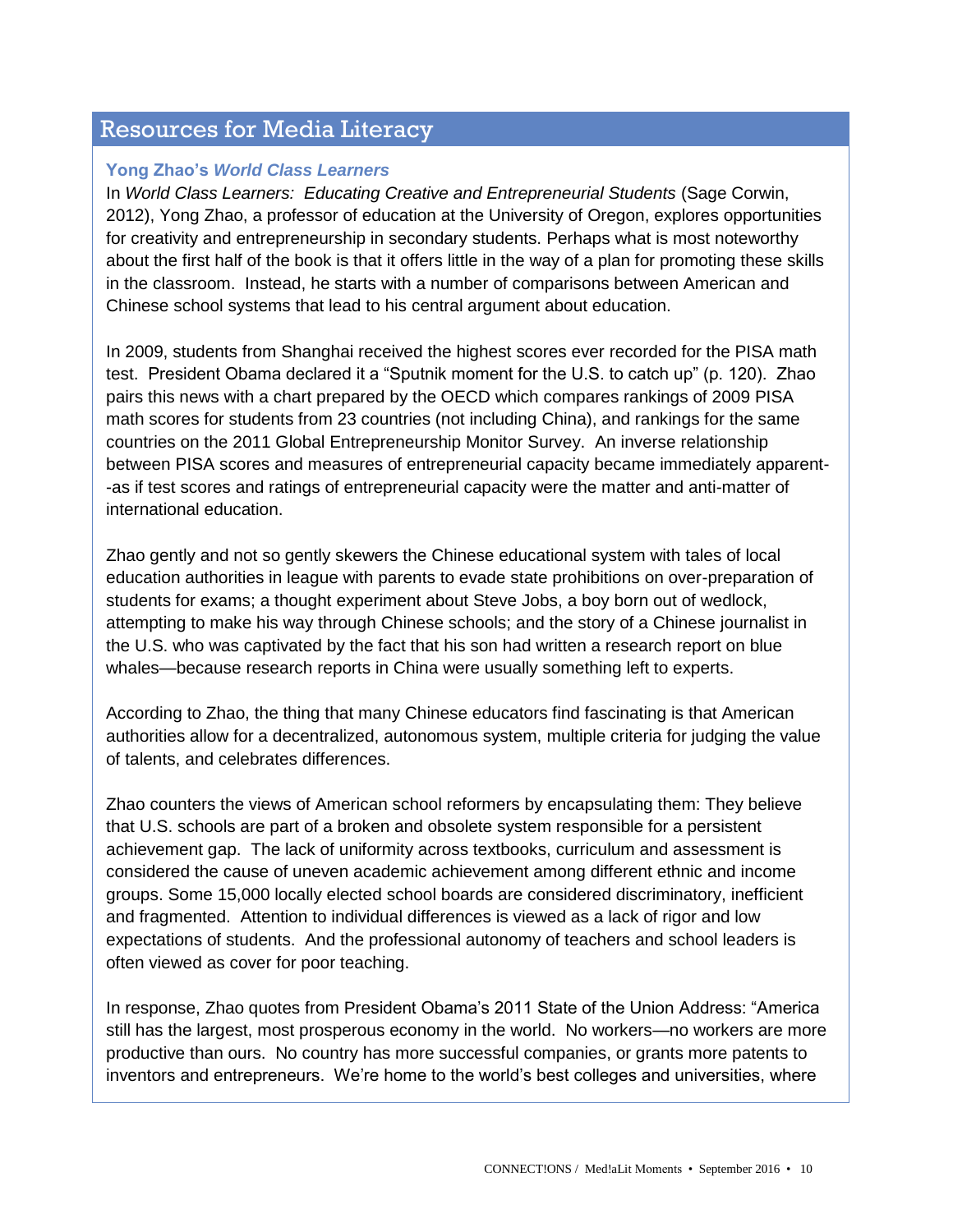more students come to study than any place on Earth" (p.134).

Zhao wonders 'aloud': "How can a broken, obsolete, and inefficient system accomplish all of these? Why does the United States remain the world's innovation hub despite its long history of poor standing in international education assessments? Furthermore, American schools do not have courses to teach creativity or entrepreneurship. American children do not attend creativity or entrepreneurship training camps, either. Where did all the creative entrepreneurs come from?" (ibid).

The short answer? "American education has not been as good as the Chinese at killing creativity and the entrepreneurial spirit. In the most fundamental ways, American education operates under the same paradigm as the Chinese. . .Both have the same apparatus—an adult teaches to a group of children grouped by age in a physical location. Both have a formal curriculum that covers similar subjects…both American education and Chinese education are designed to turn a group of children into products with similar specifications. . . (135).

What follows most surely qualifies as Swiftian satire: "It's not much different from sausage making. Ingredients go in and sausage comes out. While education in both China and America attempts to make sausage, compared to the Chinese sausage making machine, the American one is not as good. So it does not make very good sausages, but somehow it also makes bacon by accident. In other words, the creative and entrepreneurial talents America has enjoyed are like bacon from a sausage machine—not necessarily intended but a much appreciated byproduct. And, of course, it comes at the cost of not so great sausages" (ibid).

Zhao continues with a kind of wistfulness about the American idea of the hobby: "American children aren't pressured to spend all their time studying a prescribed curriculum. They have more access to and can spend more time on non-school activities—music, art, sports, carpentry, glass-blowing, debate, and many other activities of their choice—that may not have much to do with academics or college readiness. As a result, American children have more opportunities to explore what they may be good at "(ibid).

Aside from celebrating the 'happy accidents' that allow the American educational system to produce creative and entrepreneurial students, Zhao emphasizes project-based learning that focuses on "product-oriented learning," which is much like the studio-based model of apprenticeship advanced by John Seely Brown. Zhao interviews Larry Rosenstock, founding principal of High Tech High in San Diego, and focuses some attention on the curriculum and leadership at the school. Many readers may be familiar with the PBL format at High Tech High. If not, a search on Edutopia.org may be helpful.

In addition, Zhao adds additional specific elements to the entrepreneurial and product-oriented learning he envisions. Zhao affirms, the focus is on the product, not the project. He argues that students should propose and initiate the project, and, if needed, convince their peers to become partners. They need to create a business plan, complete with documentation and analyses of a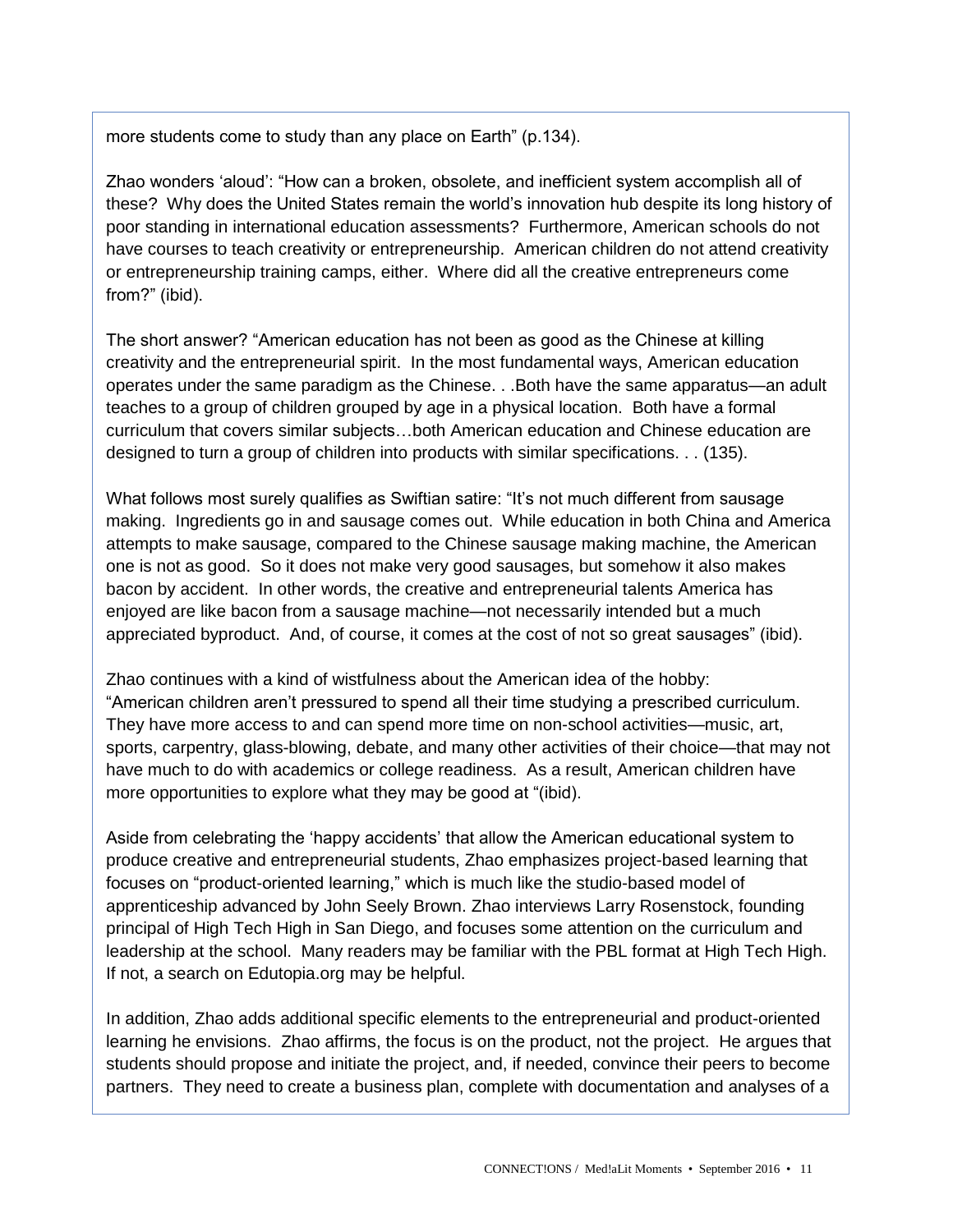target audience, along with feasibility analysis, and marketing strategies. As with any media construction project, careful planning, analysis and documentation make it possible to forge authentic relationships with audiences. The teacher serves as the 'venture capitalist' who helps decide whether the project is needed and feasible. Zhao also calls for a consultant who provides suggestions and resources on demand; a motivator, who encourages team members at times of disappointment; a focus group, which provides feedback and critique on prototypes; and the partner, who provides complementary expertise and skills. The teacher or other adults could bring opportunities, help identify needs, make connections to potential customers, or make use of their own expertise and social capital to make suggestions for potential projects, but ultimately, students should decide what products to make. In the final stage, students market and continue to maintain the product. (Stages/tasks are elaborated in full on pps. 202- 208).

## **SOURCES CITED:**

- Araya, Daniel. "Educational Policy in the Creative Economy." Araya, Daniel & Michael A. Peters, eds. *Education in the Creative Economy.* 3-28. New York: Peter Lang, 2010.
- Beghetto, Ronald A. "Expect the Unexpected: Teaching for Creativity in the Micromoments." In Gregerson, Mary Banks, et al., eds. *Teaching Creatively and Teaching Creativity.* 133-148.

Cormier, Dave. "Community as Curriculum." Araya, Daniel & Michael A. Peters, eds. *Education in the Creative Economy.* 511-524.

Florida, Richard. *The Rise of the Creative Classes Revisited*. New York: Basic Books, 2012.